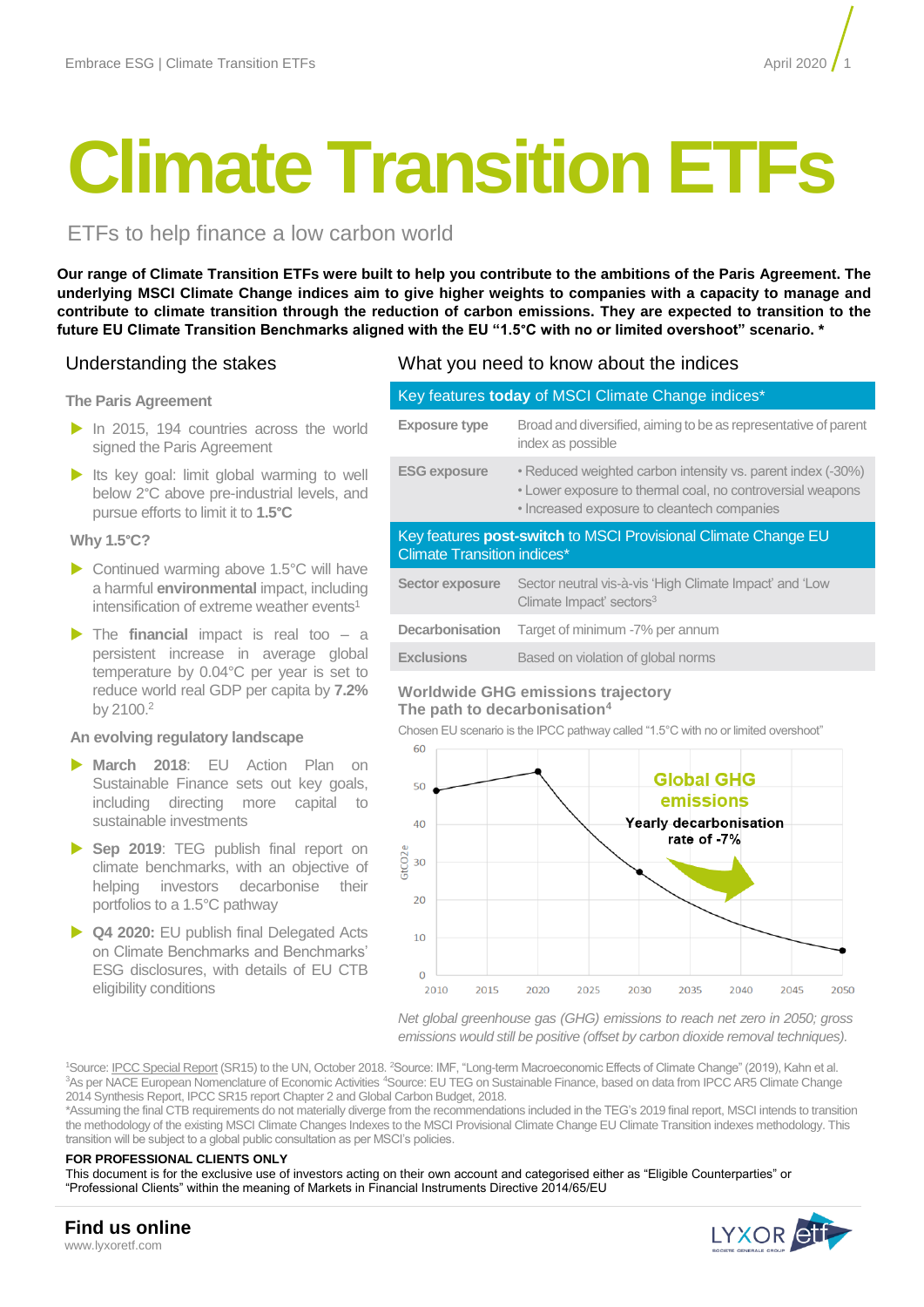## EU Climate Transition Benchmarks – key requirements as per the TEG final report<sup>5</sup>

| <b>EU CTB criteria</b>                                                    | <b>Minimum requirements</b>                                                                                                                                                  |  |  |  |
|---------------------------------------------------------------------------|------------------------------------------------------------------------------------------------------------------------------------------------------------------------------|--|--|--|
| Intensity reduction<br>Scope $1 + 2$ and $(+ 3$ for Oil & Gas and Mining) | $-30\%$                                                                                                                                                                      |  |  |  |
| (+ Scope 3 for every sector within a 4Y phase-in period)                  |                                                                                                                                                                              |  |  |  |
| Baseline exclusions                                                       | - Controversial weapons<br>- Societal norms violators<br>• UN Global Compact<br>• OECD Guidelines Multinationals<br>• 6 Environmental Objectives (EU Taxonomy) "Do not harm" |  |  |  |
| Decarbonisation trajectory                                                | Minimum 7% per annum                                                                                                                                                         |  |  |  |
| Exposure to "High Climate Impact Sectors" (NACE)                          | At least equal to parent index (no underweight)                                                                                                                              |  |  |  |
| <b>Bonus for Science-Based Targets</b>                                    | Index administrators shall consider increasing the<br>weights of companies that set approved SBTs                                                                            |  |  |  |

## The MSCI solution

## **Next generation climate change indices**

- Current low carbon benchmarks focus on **relative risk**, while new MSCI Climate Change indices shift the focus to **absolute impact** in terms of global emissions reduction
- Furthermore, current solutions are largely **backward-looking**, while the new indices additionally consider **forward-looking** management criteria

## The Low Carbon Transition Score

- Eligible securities of the parent MSCI index are reweighted based on MSCI's proprietary **LCT Score**
- The LCT Score combines **'transition risk exposure'** as measured by carbon intensity with **'transition risk management'** criteria
- Companies not rated by MSCI ESG Research for LCT Assessment, and/or involved in controversial weapons businesses are **excluded**

**An absolute solution capturing three main dimensions**



**Mitigate risk** Carbon footprint reduction, downweighting of fossil fuel reserves…etc

**A 3-step approach**



**Capture cleantech** Exposure to "pure-play" companies offering environmental solutions



**Promote stewardship** Rewarding good governance, policies, targets…etc



<sup>5</sup>Source: Lyxor International Asset Management, TEG Final Report on Climate Benchmarks and Benchmarks' ESG Disclosure, Sep 2019

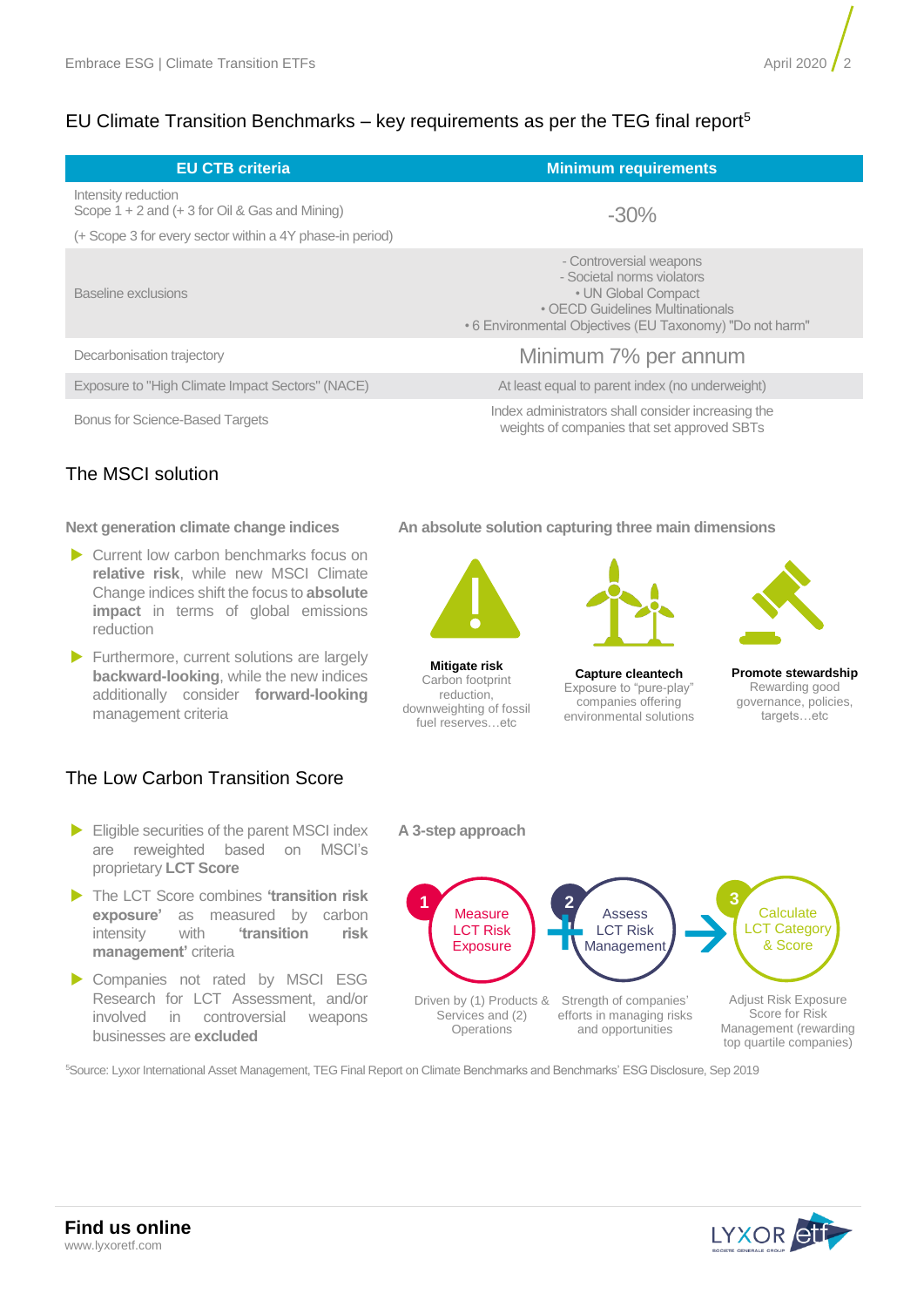## What are the MSCI LCT Categories?<sup>6</sup>

| <b>Category</b>              | <b>Asset Stranding</b>                                                                                                                                                                        | <b>Product Transition</b>                                                                                                                                                                                      | <b>Operational Transition</b>                                                                                                                                                                                           | <b>Neutral</b>                                                                                                                                                                                                              | <b>Solutions</b>                                                                                          |  |
|------------------------------|-----------------------------------------------------------------------------------------------------------------------------------------------------------------------------------------------|----------------------------------------------------------------------------------------------------------------------------------------------------------------------------------------------------------------|-------------------------------------------------------------------------------------------------------------------------------------------------------------------------------------------------------------------------|-----------------------------------------------------------------------------------------------------------------------------------------------------------------------------------------------------------------------------|-----------------------------------------------------------------------------------------------------------|--|
| Risk /<br><b>Opportunity</b> | Potential to experience<br>"stranding" of physical/<br>natural assets due to<br>regulatory, market, or<br>technological forces<br>arising from low carbon<br>transition<br>(e.g. coal mining) | Reduced demand for<br>carbon intensive products<br>and services. Leaders<br>and laggards are defined<br>by the ability to shift<br>product portfolio to low<br>carbon products<br>(e.g. oil & gas exploration) | Increased operational<br>and/or capital cost due to<br>carbon taxes and/or<br>investment in carbon<br>emission mitigation<br>measures leading to<br>lower profitability<br>(e.g. fossil fuel-based<br>power generation) | Limited exposure to LCT<br>carbon risk, though<br>companies in this<br>category could have<br>exposure to physical risk<br>and/or indirect exposure<br>to LCT risk via lending,<br>investmentetc<br>(e.g. consumer staples) | Potential to benefit<br>through the growth of low<br>carbon products and<br>services<br>(e.g. renewables) |  |

## Redistributing index weights based on MSCI LCT Score and Category<sup>6</sup>



ETFs designed for EU CTB eligibility<sup>7</sup>

transition to a low carbon world (+1.5°C pathway)

and SBT, TCFD & TEG recommendations

ESG Research

exposures  $\rightarrow$  USA, EM, World and Europe

| <b>UCITS ETF</b>                         | <b>Index Name</b>                                  | <b>Replication</b><br>Type | <b>Bloomberg</b><br><b>Tickers</b> | <b>Trading</b><br><b>Currencies</b> | <b>ISIN</b>  | TER <sup>7</sup> |
|------------------------------------------|----------------------------------------------------|----------------------------|------------------------------------|-------------------------------------|--------------|------------------|
| Lyxor MSCI USA<br>Climate Change         | MSCI USA Climate Change NTR                        | Synthetic                  | <b>CLUS</b>                        | EUR. USD                            | LU2055175025 | 0.25%            |
| Lyxor MSCI EM<br>Climate Change          | <b>MSCI Emerging Markets Climate</b><br>Change NTR | Synthetic                  | <b>CLEM</b>                        | EUR. USD                            | LU2056738144 | $0.30\%$         |
| Lyxor MSCI World<br>Climate Change (DR)  | MSCI World Climate Change NTR                      | Physical                   | <b>CLWD</b>                        | EUR. USD                            | LU2056739464 | 0.30%            |
| Lyxor MSCI Europe<br>Climate Change (DR) | <b>MSCI Europe Climate Change NTR</b>              | Physical                   | <b>CLEU</b>                        | EUR. USD                            | LU2056738490 | 0.25%            |

<sup>6</sup>Source: MSCI. For illustrative purposes only. <sup>7</sup>Source: Lyxor International Asset Management, as at 07/04/2020. TERs correct as at 07/04/2020. Statements about Lyxor credentials refer to the European UCITS ETF market only. Underlying indices are not currently considered EU CTB benchmarks but will aim to be depending on final requirements of EU Delegated Acts as regards EU Climate Transition Benchmarks, and subject to a public consultation by MSCI.



## **Find us online** www.lyxoretf.com